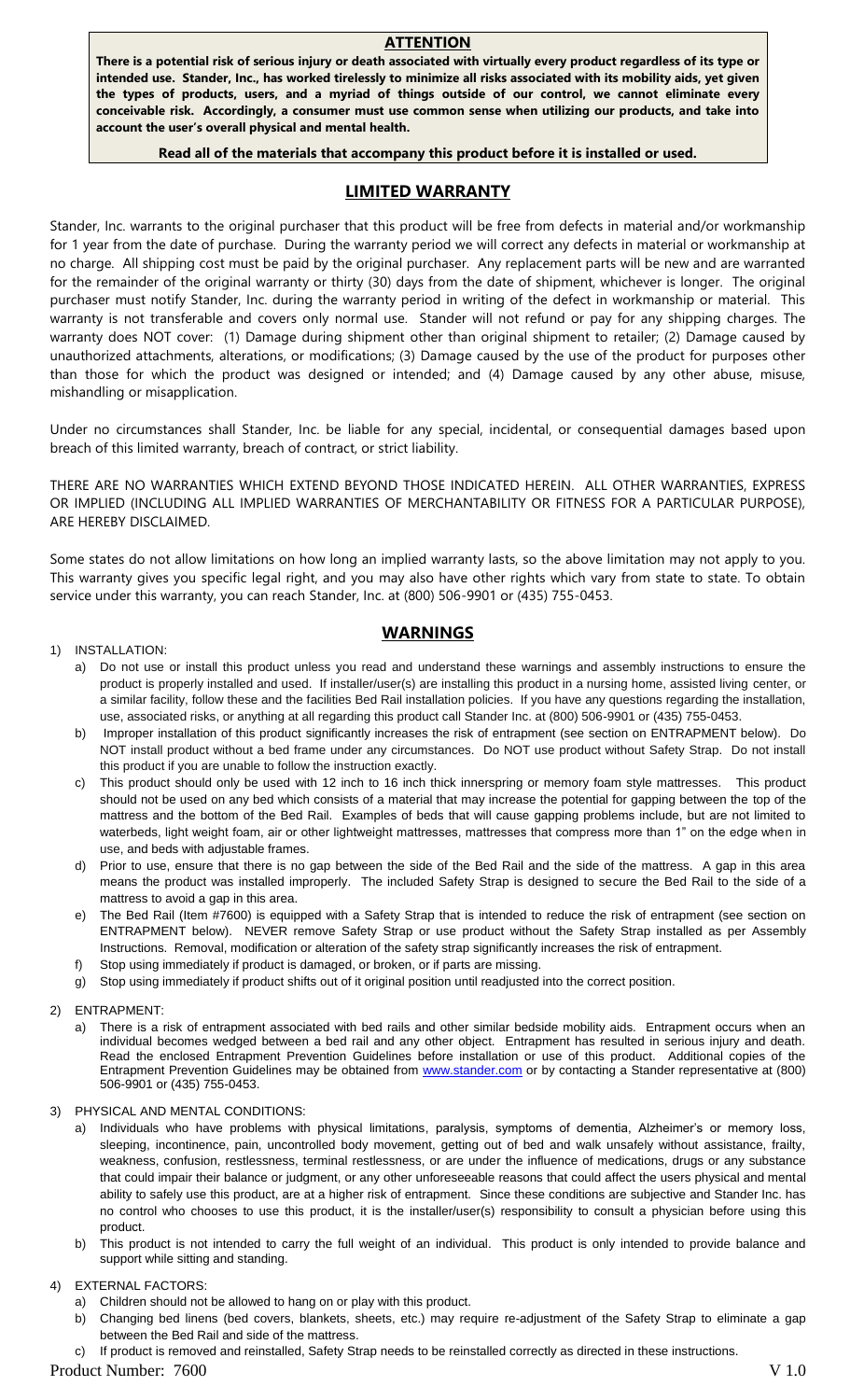- 5) AGREEMENT BETWEEN INSTALLER/USER(S) AND STANDER INC.:
	- a) If the installer/user(s) choose to use this product, it is understood between the installer/user(s) AND Stander Inc., that the installer/user(s) accept the risks associated with using this product. Since these conditions are subjective and Stander Inc. has no control over who chooses to use this product, the installer/user(s) agree to be liable for their decisions when using this product.
- 6) CONSUMER RIGHTS AND ARBITRATION AGREEMENT:
	- a) This arbitration agreement ("Agreement") affects your legal rights and remedies by providing that disputes between you and the manufacture of this product ("Stander"), must be resolved through binding arbitration, rather than in a court. Please read this agreement carefully as you accept the terms of this agreement by assembling and using this product. If you do not agree to the terms of this agreement, return the product to the location of purchase for a refund.
		- i) RESOLUTION OF CLAIMS OR DISPUTES. Any claim or dispute between you and Stander arising out of or relating in any way to the Product or this Agreement shall be resolved through final, binding arbitration. This arbitration obligation applies regardless of whether the claim or dispute involves a tort, fraud, misrepresentation, product liability, negligence, violation of a statute, or any other legal theory. Both you and Stander specifically acknowledge and agree that you waive your right to bring a lawsuit based on such claims or disputes and to have such lawsuit resolved by a judge or jury.
		- ii) LIMITATION OF LEGAL REMEDIES. All arbitrations under this Agreement shall be conducted only on an individual (and not a class-wide) basis and an arbitrator shall have no authority to award class-wide relief. You acknowledge and agree that this Agreement specifically prohibits you from commencing arbitration proceedings as a representative of others or joining in any arbitration proceedings brought by any other person.
		- iii) ARBITRATION PROCEDURES.
			- (1) Before commencing any arbitration proceedings under this Agreement, you must first present the claim/dispute to Stander by calling (800) 506-9901 or (435) 755-0453, providing requested contact information and allowing Stander the opportunity to resolve it. If your claim or dispute is not resolved within sixty (60) days, you may commence arbitration proceedings in accordance with the terms of this Agreement.
			- (2) The arbitration of claim(s)/dispute(s) under this Agreement shall be pursuant to the American Arbitration Association's ("AAA") United States Commercial Dispute Resolution Procedures and Supplementary Procedures for ConsumerRelated Disputes (see [www.adr.org](http://www.adr.org/) for their rules and procedures).
			- (3) The arbitration of any claim/dispute under this Agreement shall be in the State of Utah.
			- (4) All administrative expenses of arbitration proceedings under this Agreement shall be divided equally between you and the Company, except that: (a) if the claims/dispute subject to the arbitration proceedings is less than ten thousand dollars (US\$10,000), you will be responsible for no more than one hundred twenty-five dollars (US\$125) in administrative expenses; (b) if the claim/dispute subject to the arbitration proceedings is more than ten thousand dollars (US\$10,000) but less than seventy-five thousand dollars (US\$75,000), then you will be responsible for no more than three hundred seventy-five dollars (US\$375) in administrative expenses; and (c) if the claim/dispute subject to the arbitration proceedings is more than seventy-five thousand dollars (US\$75,000), then you will be responsible for administrative expenses in accordance with the Commercial Fee Schedule provided by the AAA. You acknowledge and agree that each party shall pay the fees and costs of its own counsel, experts and witnesses.
		- iv) CHOICE OF LAW & SEVERABILITY. This Agreement shall be governed by the United States Federal Arbitration Act and the laws of the state of Utah. If any provision of this Agreement is declared or found to be unlawful, unenforceable or void, such provision will be ineffective only to the extent that it is found unlawful, unenforceable or void and the remainder shall remain fully enforceable.

# **WARNING ENTRAPMENT AND FALL HAZARD**

Gaps in and around this product can entrap and kill. People with Alzheimer's disease or dementia, or those who are sedated, confused, or frail, are at increased risk of entrapment. People attempting to climb over this product are at increased risk of injury or death from falls. Always make sure this product is properly secured to bed. If product can move away from bed or mattress, it can lead to entrapment and death.

# **WARNING SUFFOCATION AND STRANGULATION HAZARD**

Gaps in and around this product can entrap and kill. People with Alzheimer's disease or dementia, or those who are sedated, confused, or frail, are at increased risk of entrapment.

- NEVER use unless product is tight against mattress, without gaps, and at least 12 ½″ from headboard and footboard.
- NEVER use with children.
- NEVER use on toddler, bunk, water, or inflatable beds

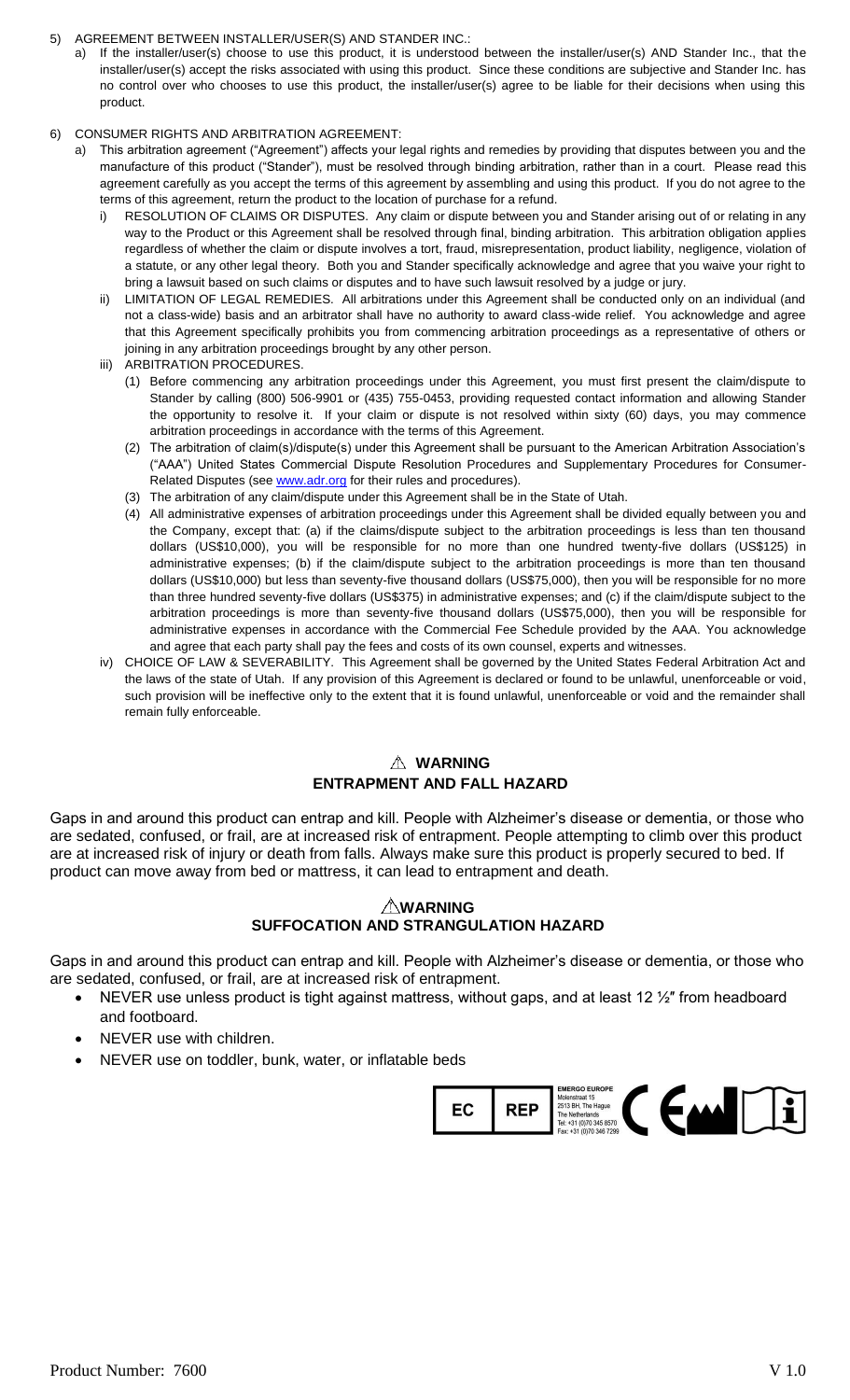# **Assembly & Installation Instructions:**

1. Remove all components from the box and verify all parts are included as shown in Figure 1.



**FIGURE 1**

2. NOTE: Base Assembly tubes have 3 height adjustment holes. Determine the height of the bed mattress and align the appropriate holes in the **Base Assembly** tubes with the holes in the **Support assembly** as shown in Figure 2.

Use the Allen Wrench to attach the Support Assembly to the Base Assembly using the Square Neck bolts and Female Threaded Bolts as shown in Figure 2.





3. Determine which side of the bed to install the Bed Rail. Slide the assembled parts from Figure 2, between the mattress and box spring of the bed as shown in Figure 3.

Attach the Handle Assembly to the Support Assembly using the Long Bolt and a Nut using the included Allen Wrench. IMPORTANT: Handle Assembly must be positioned so the Knob is closest to the Head of bed and the Extension side of the Handle Assembly is closest to the foot of the bed, as shown in Figure 3.



**FIGURE 3**